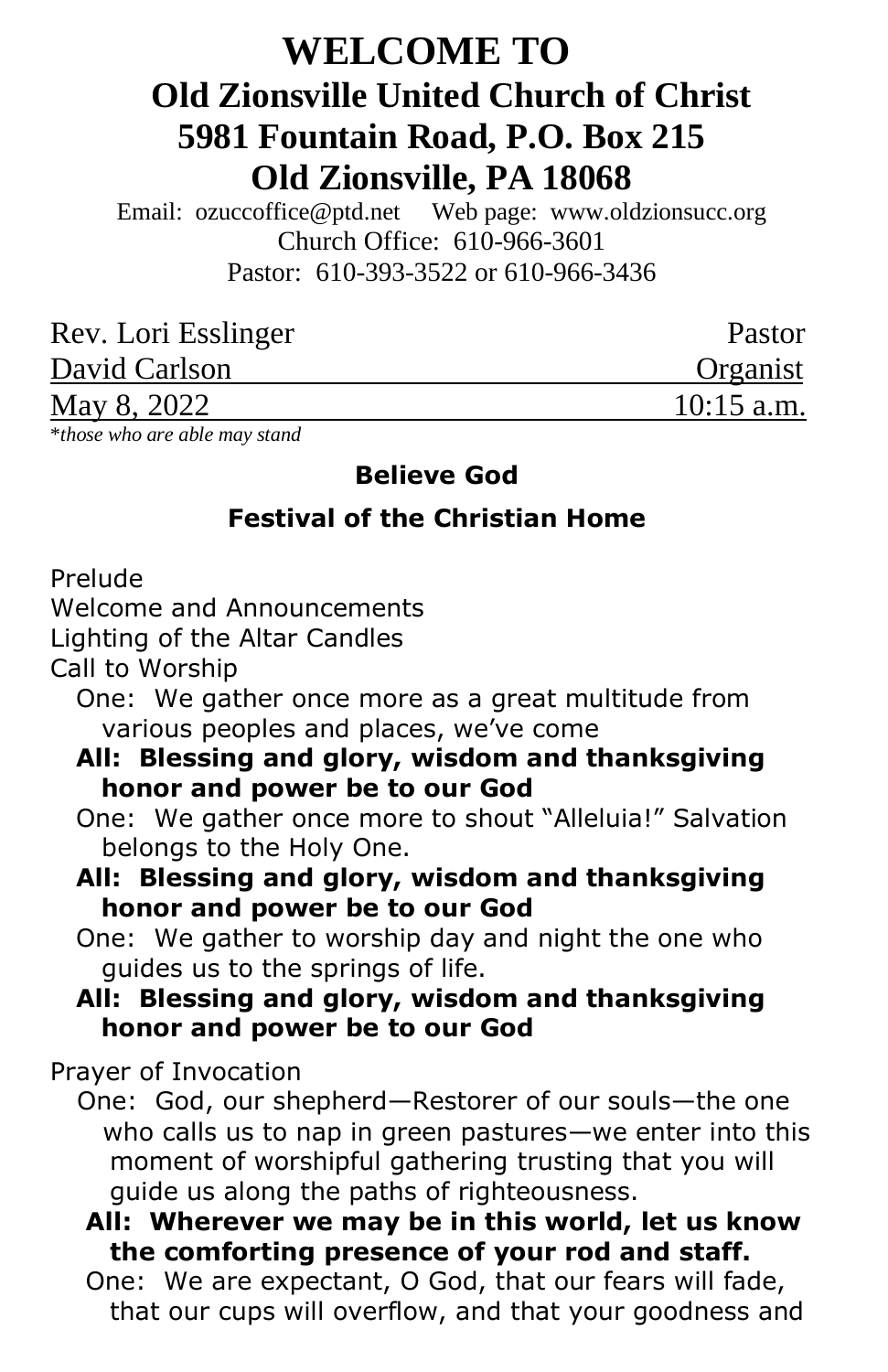mercy will accompany us in this hour and beyond. Now, let us worship you in spirit and in truth. Amen.

\*Opening Hymn: "Savior, like a Shepherd Lead Us" p.688 (verses 1, 2 & 4)

## Invitation to Confession

 One: God, as you call us more intentionally into the fullness of life that abounds in your presence, Let us acknowledge the ways our unbelief has separated us from your vision for our lives and all creation.

# *Moment of silence*

- One: God, we confess that we often let hopelessness have too much power over our lives.
- **All: In the face of crisis, our faith has frequently faltered. In the midst of calamity, our fearlessness has faded. In the presence of tribulation, our worry has weakened our ability to act justly. Help our unbelief, O God! Bring us back to you, Great Redeemer. Remind us of the unfailing treasure that is in your love and care for all of creation—for your grace is sufficient, from the valley of death to the tables you've prepared for us. Embolden us, again, and revive our spirits.**

Words of Assurance

 Friends, hear the Good News: God believes in us even when our belief in God is challenged. God's grace and mercy abounds, and in God and Christ, we are forgiven. Amen.

Choir Anthem

# Scripture: Psalm 23

 **1** The Lord is my shepherd, I shall not want. **2** He makes me lie down in green pastures; he leads me beside still waters; **3** he restores my soul. He leads me in right paths for his name's sake. **4** Even though I walk through the darkest valley, I fear no evil; for you are with me; your rod and your staff— they comfort me. **5** You prepare a table before me in the presence of my enemies; you anoint my head with oil; my cup overflows. **6** Surely goodness and mercy shall follow me all the days of my life, and I shall dwell in the house of the Lord my whole life long.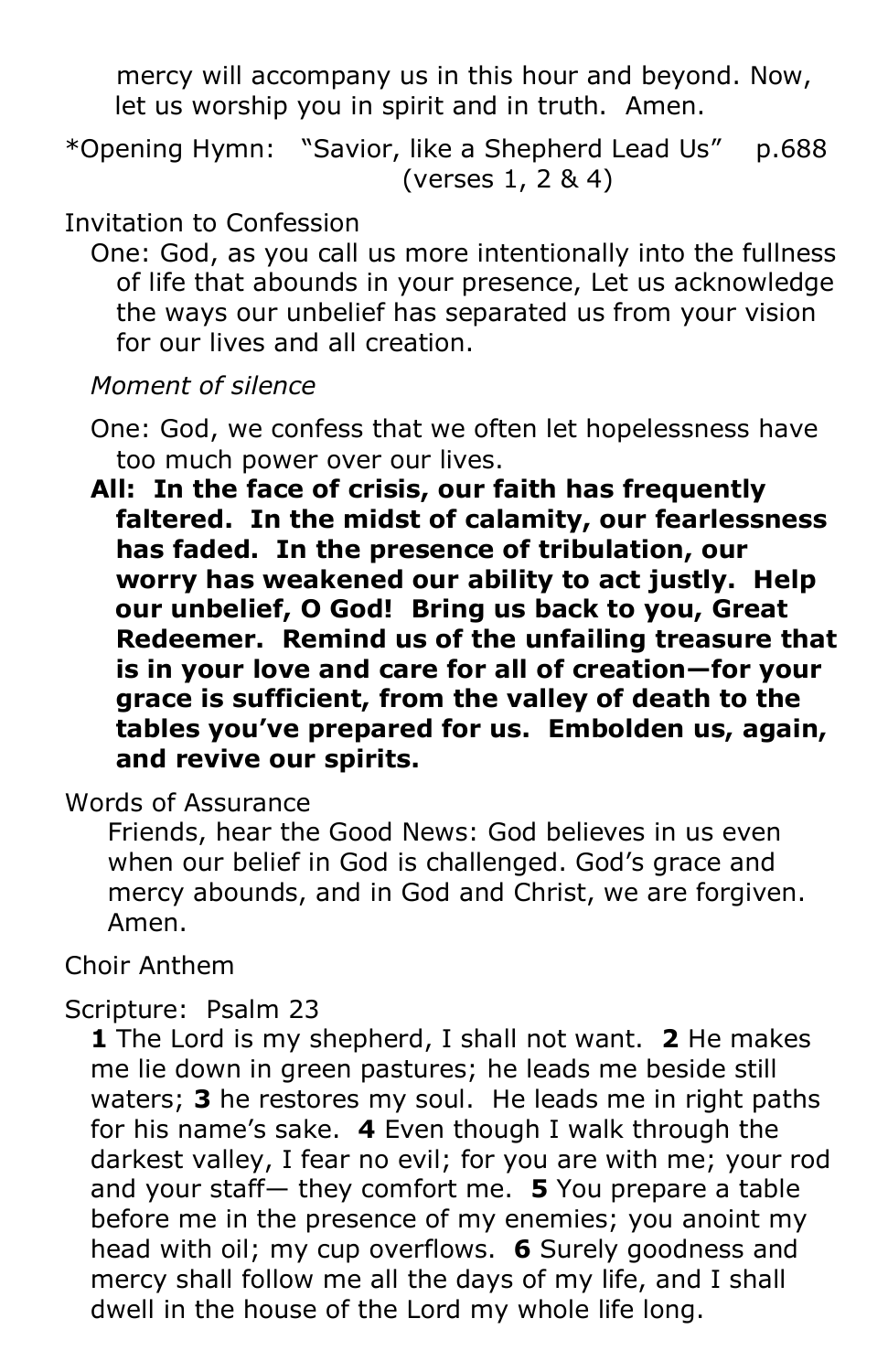Reflection

\*Hymn: "Let There Be Praise" (both verses) p.211 \*Affirmation of Faith

 **We believe in God, the Eternal Spirit, Father of our Lord Jesus Christ and our Father, and to his deeds we testify: He calls the worlds into being, creates man in his own image and sets before him the ways of life and death. He seeks in holy love to save all people from aimlessness and sin. He judges men and nations by his righteous will declared through prophets and apostles. In Jesus Christ, the man of Nazareth, our crucified and risen Lord, he has come to us and shared our common lot, conquering sin and death and reconciling the world to himself. He bestows upon us his Holy Spirit, creating and renewing the church of Jesus Christ, binding in covenant faithful people of all ages, tongues, and races. He calls us into his church to accept the cost and joy of discipleship, to be his servants in the service of men, to proclaim the gospel to all the world and resist the powers of evil, to share in Christ's baptism and eat at his table, to join him in his passion and victory. He promises to all who trust him forgiveness of sins and fullness of grace, courage in the struggle for justice and peace, his presence in trial and rejoicing, and eternal life in his kingdom which has no end. Blessing and honor, glory and power be unto him. Amen.**

**Offering** 

 We believe in the God of justice and righteousness, and God believes in us to carry forth the mission of loving and caring for community. Let us now share our gifts and resources so that we may continue to walk humbly with God and with neighbors.

Sharing of our Gifts

\*The Doxology

 **Praise God from whom all blessings flow; Praise Him, all creatures here below; Praise Him above, ye heavenly host; Praise Father, Son, and Holy Ghost. Amen.**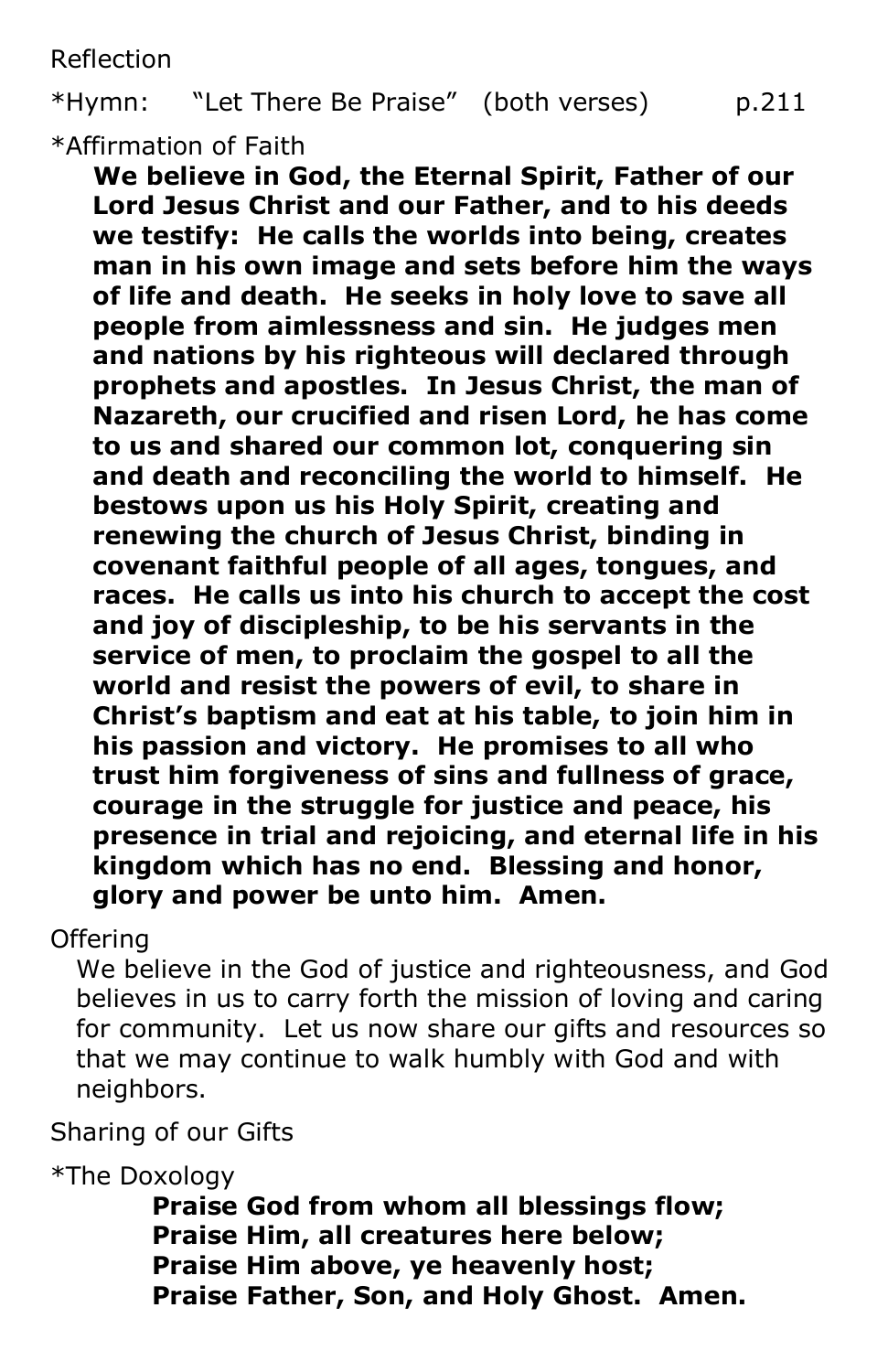Prayer of Dedication

 We dedicate these gifts that have been shared for the fortification of the beloved community. Let these gifts do justice in the world. Let them be a sign of our belief in the God who saves, heals, and sets free. Let these gifts, and the works of our hands and feet, be a blessing to all in need.

Pastoral Prayer…The Lord's Prayer (debts/debtors)

**Our Father, who art in heaven, Hallowed be thy Name. Thy kingdom come. Thy will be done, on earth as it is in heaven. Give us this day our daily bread. And forgive us our debts, as we forgive our debtors. And lead us not into temptation, but deliver us from evil. For thine is the kingdom, and the power, and the glory, for ever. Amen.**

*\**Closing Hymn: "There's a Wideness in God's Mercy" p.355 (all verses)

\*Benediction

 Let us go forth knowing that we are led by God, that we are sheltered by God, that God never leaves nor forsakes us even in the bleakest valley. In God, may we hunger and thirst no more, and may a peace that surpasses all understanding abide with us, now and forever more. Amen.

\*Extinguishing of the Candles \*Postlude

**≈≈≈≈≈≈≈≈≈≈≈≈≈≈≈≈≈≈≈≈≈≈≈≈≈≈≈≈≈≈≈≈≈≈≈≈≈≈≈≈≈≈≈≈≈≈≈**

*Believe God Service Prayers for the Fourth Sunday of Easter* was written by Rev. Mia M. McClain, Associate Minister at Myers Park Baptist Church in Charlotte, NC and a member of the Southern Conference UCC.

 **TODAY'S ALTAR FLOWERS** given by William Yeakel in memory of his wife, Julia. **TODAY'S BULLETINS** are sponsored by Jen and Todd Goudsward in memory of Merle and Carl Lorish. **TODAY'S LITURGIST** is Lee Hoch. **TODAY'S GREETER** is Chris Schell.

 RESTROOMS ARE AVAILABLE on the main floor of the Church and downstairs.

 We have Bulletin Magnifier Sheets if needed. They can be found on the sound system.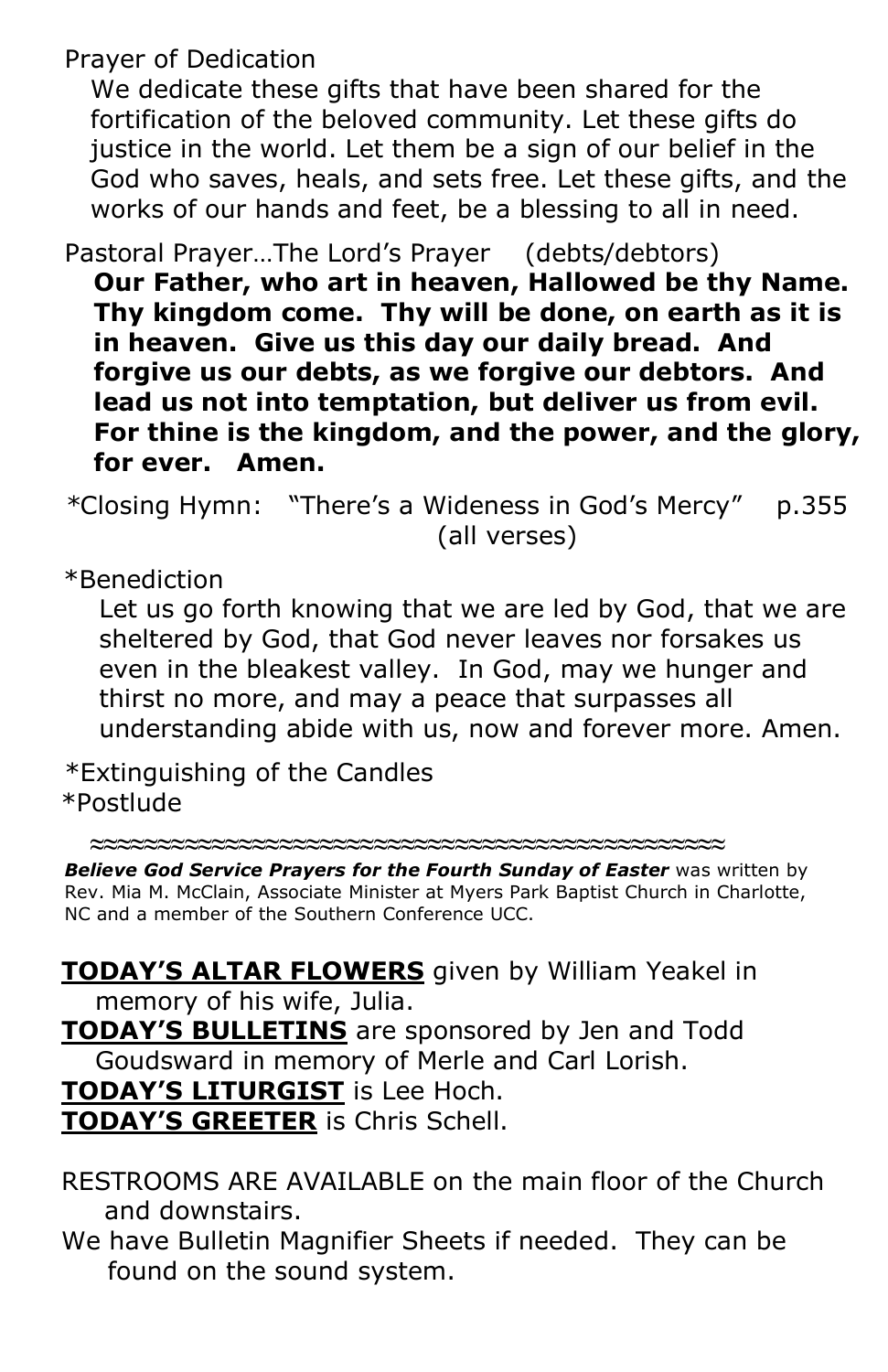**Mask Wearing** - Consistory has agreed that individuals can make their own decision as to the wearing of masks during church services. If you find yourself testing positive for COVID, **please contact the church office** so we can alert others who may have been in contact with you during time spent at church. Thank you.

Today is our collection for **Phoebe Ministries**. Thank you for your contributions.



Each week after worship someone needs to remove the flowers from the altar and make sure they get to their sponsors. Would you be willing to do this for us on a Sunday every now and then to help in this ministry? Thanks in advance for your help in BEING THE CHURCH. Pastor Lori

**GriefShare** – Join us on Wednesdays for our GriefShare sessions in the lower social hall at **6:30 p.m**. This group is open to anyone who wishes to explore the program and/or work to heal. You may join in anytime. We meet each Wednesday from 6:30 to 8:30 p.m. until June 1. There is no cost for the program but a suggested donation of \$15.00 (or whatever you can afford to pay) for the workbook. Please register with Pastor Lori, call or text at 610-393-3522.

**Lunch Bunch** will be held on Friday, May 20 at 12:00 noon at Hamilton Family Restaurant. Please RSVP to Linda or Mark by Monday, May 16.

Join Salem United Methodist Church for an intimate visit with **Daryl Mosley**, Grand Ole Opry veteran, storyteller and 2 time songwriter of the year as he shares songs and stories of his life, career and faith. He will be at their pavilion on June 4<sup>th</sup> at 6:00 p.m.

**Mark your calendars!** We are excited to have as worship leader and preacher on Sunday, July 24 at 9:30 a.m. Worship, The Rev. Denise Dorman Fry. Bring your family and friends to give her a warm OZ Welcome!